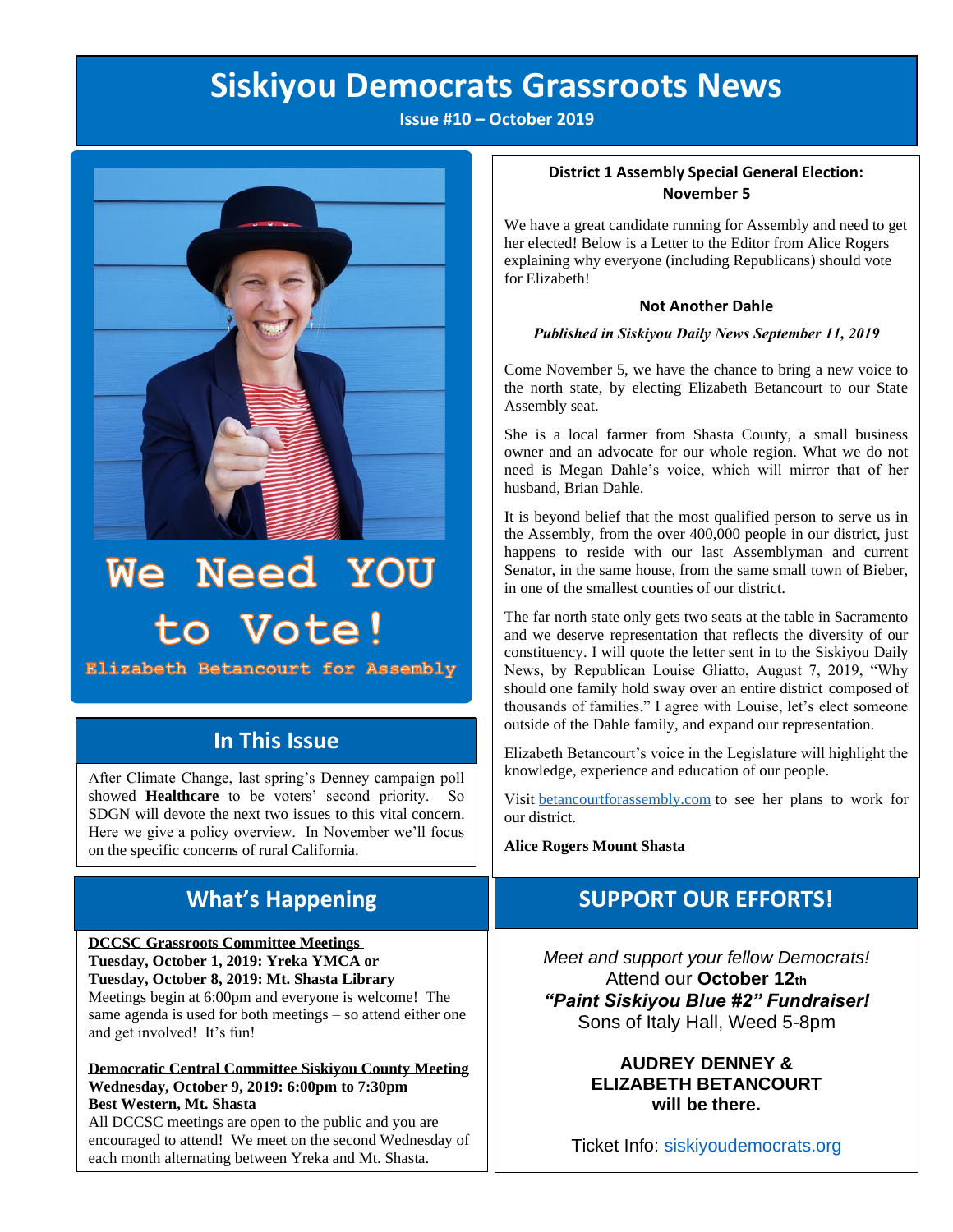## **Healthcare in America: The Choices We Face**







As passionate as all the Democratic candidates for President are about fixing our broken healthcare system, the simple fact is, it's up to Congress. A President can lead the party in aspiration, can use the bully pulpit to influence public opinion, and even, as Lyndon Johnson did for the Civil Rights Act, use carrots and sticks on members to push the herd through the gate. But the down and dirty battles will be fought in the House and Senate.

Across the Democratic spectrum the goal is the same: to achieve coverage for everyone at the lowest possible cost. But, as we well know, our Representatives are up against powerful interests—insurers, Big Pharma, private healthcare deliverers, and their extremely powerful lobbyists. Congress must also negotiate with thousands of employers, doctors and hospitals, and must persuade the public against strong ideological claims that with government out of the way markets will sort it out, and only your personal freedoms matter.

So, having a strong, knowledgeable, non-ideological member of Congress is our District's best hope for helping to create a healthcare system that works for all. Fortunately, we have just the candidate in Audrey Denney. Here's a summary of her healthcare ideas:



## **Audrey Denney Stands for YOU**

Audrey Denney is a strong supporter of Medicare for All. She wants to ensure that every American suffering a medical crisis doesn't have to worry about facing bankruptcy. She wants to make certain that rural districts like ours have the funding and resources they need, including great hospitals, access to doctors and medical specialists, and access to telehealth services. And she believes in making mental health services and drug treatment available to those who need it. For more on her views:

<https://audreyforcongress.com/issues/healthcare-rural-health/>

**LaMalfa**: "I support repealing Obamacare and replacing it with reforms that lower the cost of care and put patients back in charge of their health care decisions." Reforms? Like what, we'd like to know. During the more than 50 attempts to repeal the ACA, no viable Republican plan has been proposed. So, we're left with the assumption that in LaMalfa's view the long battle between citizens and their insurers is a good thing, and will continue. See page 3 for a closer look.

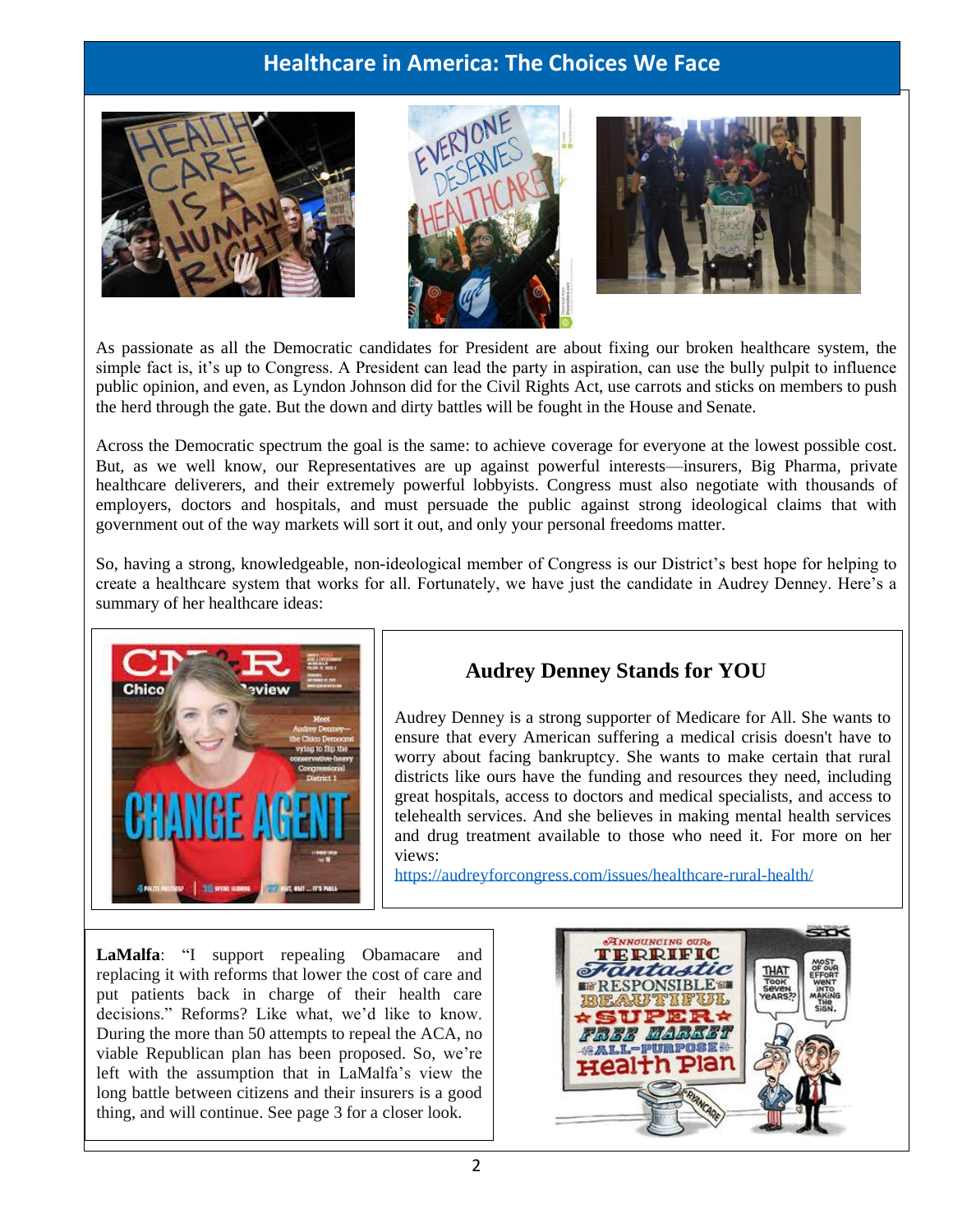## **Healthcare in America: The Choices We Face Continued**



Americans pay more per capita on healthcare than any other developed country, and a [Johns Hopkins Bloomberg](https://www.jhsph.edu/news/news-releases/2019/us-health-care-spending-highest-among-developed-countries.html)  [School of Public Health](https://www.jhsph.edu/news/news-releases/2019/us-health-care-spending-highest-among-developed-countries.html) study shows that it isn't because more Americans seek care, or outcomes and medical staff are superior. It's because prices are higher. As Americans, we pay more than other countries for prescription drugs, we pay more for medical services, we pay more for administrative costs, and for overhead. In the U.S., an estimated 30% of healthcare costs goes purely to administrative services. The Tax Policy Center estimated that the federal government paid \$1.1 trillion in 2018 on healthcare. What did we get for the money? A 2017 [report](https://www.commonwealthfund.org/interactives/2017/july/mirror-mirror/)  [from the Commonwealth Fund](https://www.commonwealthfund.org/interactives/2017/july/mirror-mirror/) found that the U.S. health care system ranks last among the world's 11 highincome countries.

In 2010, prior to the passage of the Affordable Care Act, there were 48.6 million uninsured people in this country according to the CDC. After the ACA was implemented, the uninsured rates dropped to a historic low in 2016, before rising slightly to 27.4 million in 2017. ACA premiums have been on the rise since the plan was adopted; and the Trump administration, while failing to destroy "Obamacare," did successfully cut funding to enrollment outreach and end the individual mandate. Since universal coverage is essential to reining in costs, the Centers for Medicaid & Medicare Services project healthcare spending to increase to 6 trillion dollars per year over the next decade, under our current fractured system.

So, you might be wondering where the 2020 candidates stand on the healthcare debate. [Politico](https://www.politico.com/2020-election/candidates-views-on-the-issues/health-care/medicare-for-all/) broke it down into three categories: Medicare for All, Medicare for Some, and building upon and improving the Affordable Care Act. But while all of the candidates support a public healthcare plan, the question is to what extent, if any, private insurance will continue to play a role. Will the federal government be the insurer? Will it insure only those who want a Medicare option? Or will it compete with private insurers in a regulated market place?

Ending private insurance is one of the more controversial issues in the healthcare debate. A much-cited poll conducted by [The Kaiser Family Foundation](https://www.kff.org/slideshow/public-opinion-on-single-payer-national-health-plans-and-expanding-access-to-medicare-coverage/) showed public approval for Medicare-for-All decreases when people are told they will not be able to keep their private insurance plans. However, when they're told they *can* keep their doctors, it rises again. So there seems to be some confusion among the public about what exactly "private coverage" does for us. But overall, the relationship with our doctors is of paramount importance.

#### **A Closer Look at Trumpcare**

Doug LaMalfa supports repealing the Affordable Care Act, even though some 100,000 people in his Congressional District gained coverage through the ACA. His vote in favor of the AHCA, or "Trumpcare," would have rolled back protections for people with pre-existing conditions, allowing insurance companies to price-gouge those with "conditions" like high blood pressure, anxiety, or a history of sexual assault. His vote for this bill demonstrated his lack of support for Medicaid services, a lifeline to those suffering from disabilities, mental health issues, or substance abuse. LaMalfa says he wants to "put patients back in charge of their healthcare decisions," but Trumpcare would have allowed states to redefine what essential services are, leaving healthcare in the hands of ideological state politicians instead of patients and doctors. LaMalfa voted to end the individual mandate, but Trumpcare would have allowed insurance companies to charge more to patients who had a lapse in insurance coverage, still punishing the uninsured while funneling the money to insurance companies. Whatever the GOP may have promised, these are the facts.